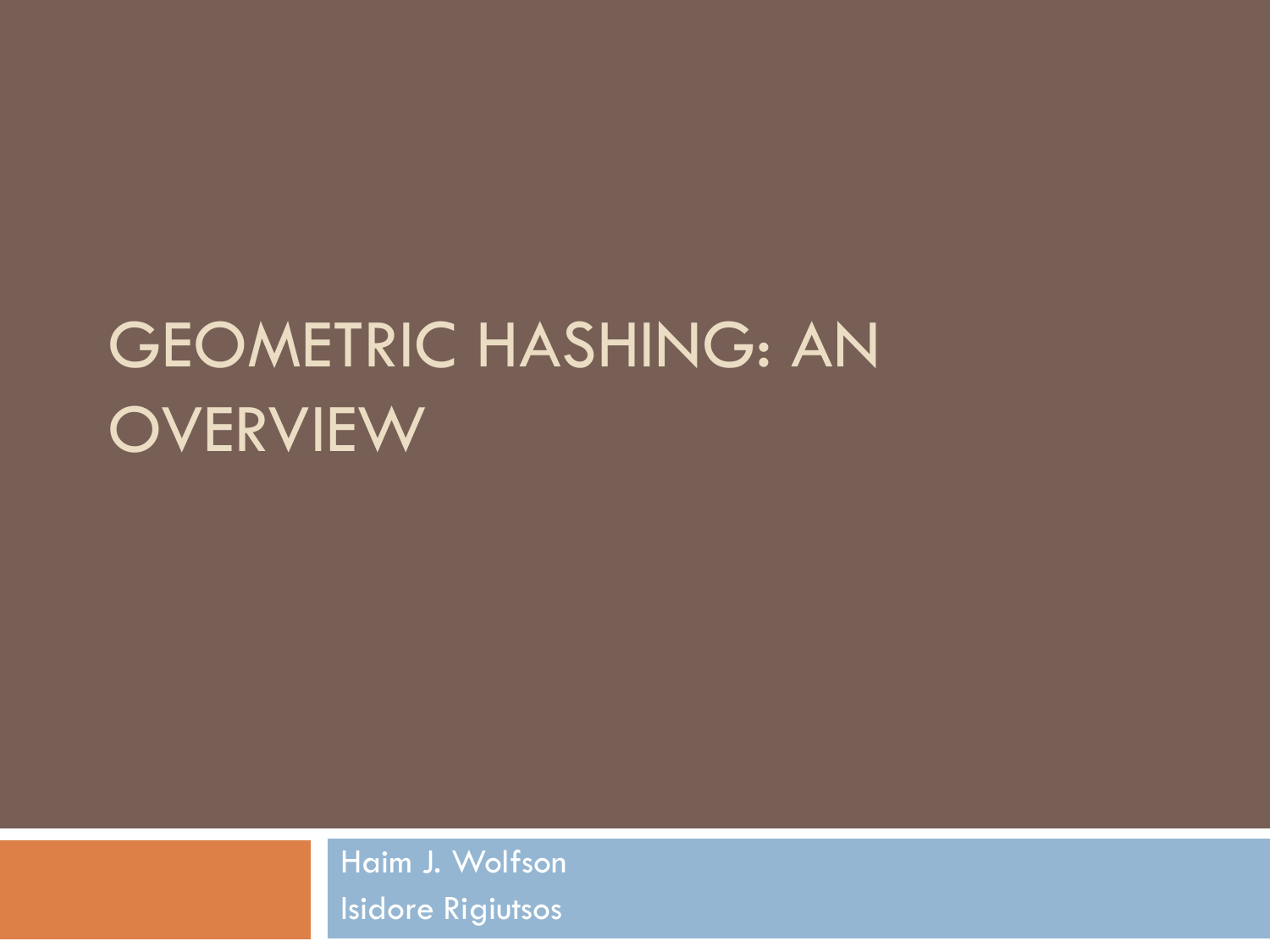# What is geometric hashing good for?

- $\Box$  Identification of test objects from a set of know objects using 2D or 3D features
- □ Object models can be made invariant to translation, rotation, scaling, affine and projective transformations! NEAT!
- □ Uses an arbitrary feature detector. Works with SIFT etc.
- Quick model identification.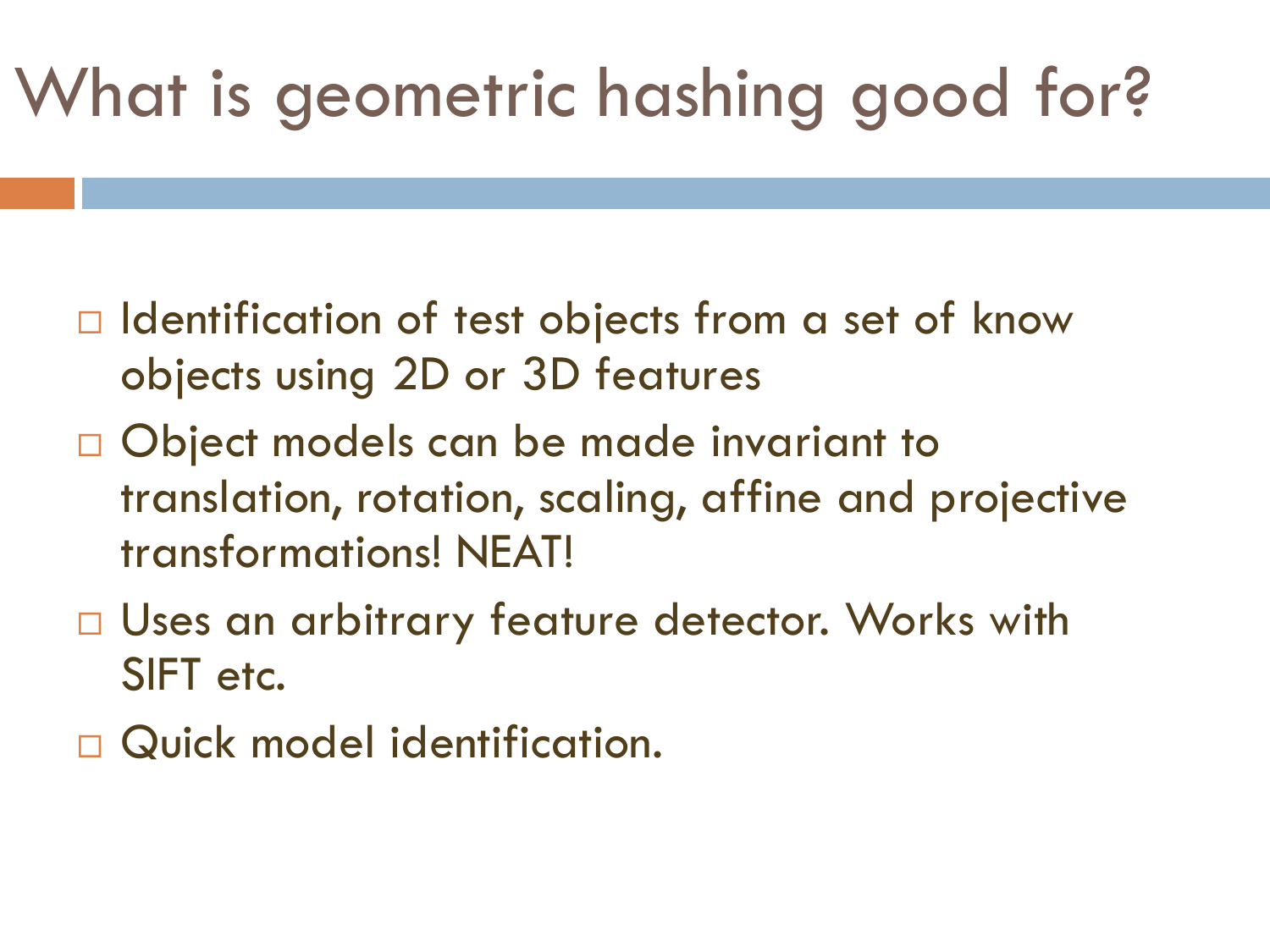## Procedure for Model Building

#### □ Building Object Models

- **Extract Features**
- **□** Define a basis with respect to two features
- **E** Parameterize features with respect to basis.
- Add the parameterized features to a 2D hash table
- **Repeat with a new basis until every basis is added**
- Do some hash table tweaking to improve worst case performance.
- **□** Do further hash table tweaking to improve performance in the case of noise.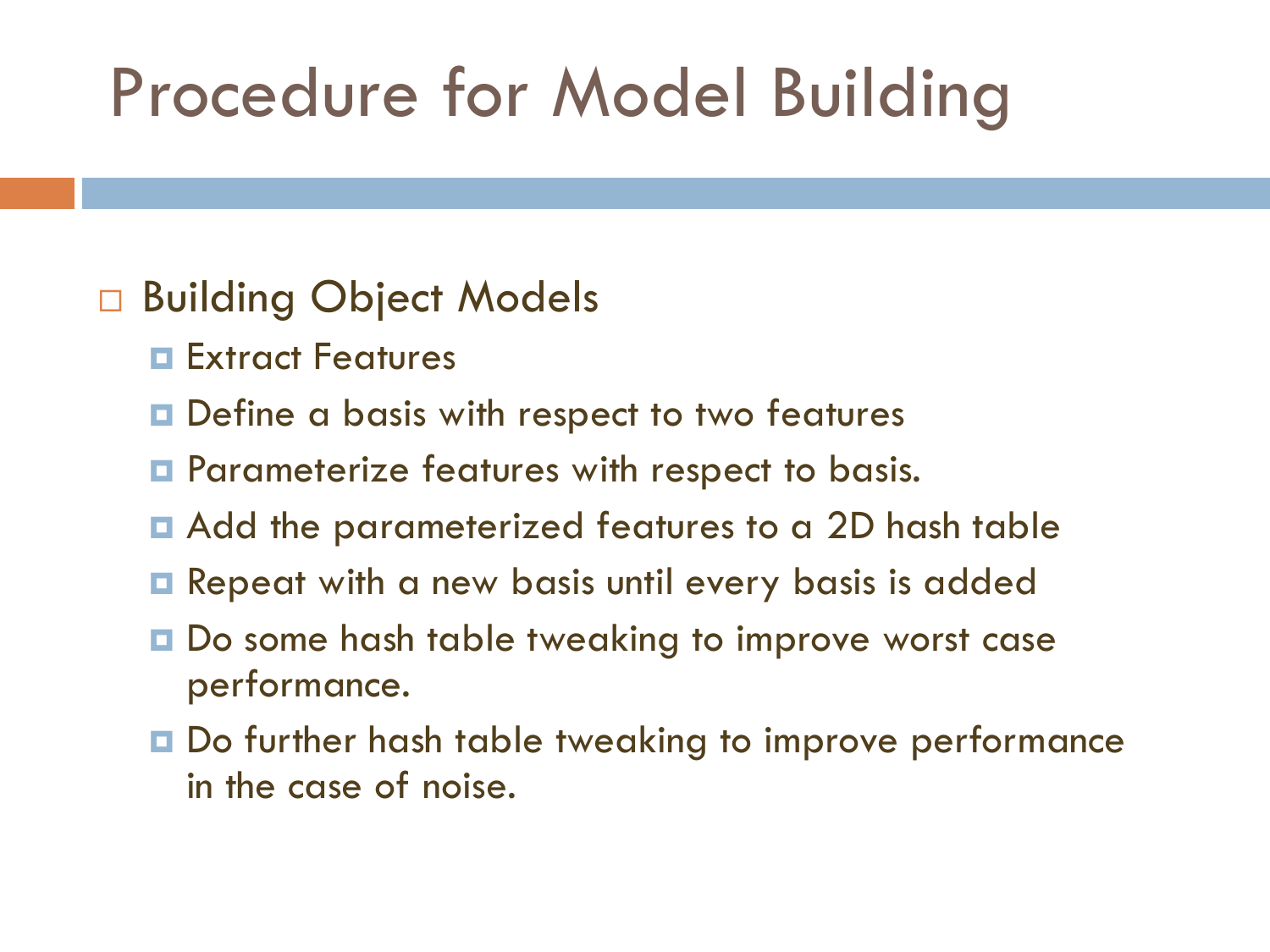### Procedure for Model Detection.

#### Model Detection

- Extract features from the image and parameterize them with respect to a basis.
- **□** Do a hash table lookup for each feature. Hash table entries vote for the model.
- **E** For each candidate model complete the necessary transformation, and test against the input.
- $\blacksquare$  If the match isn't good pick a new basis and restart the procedure.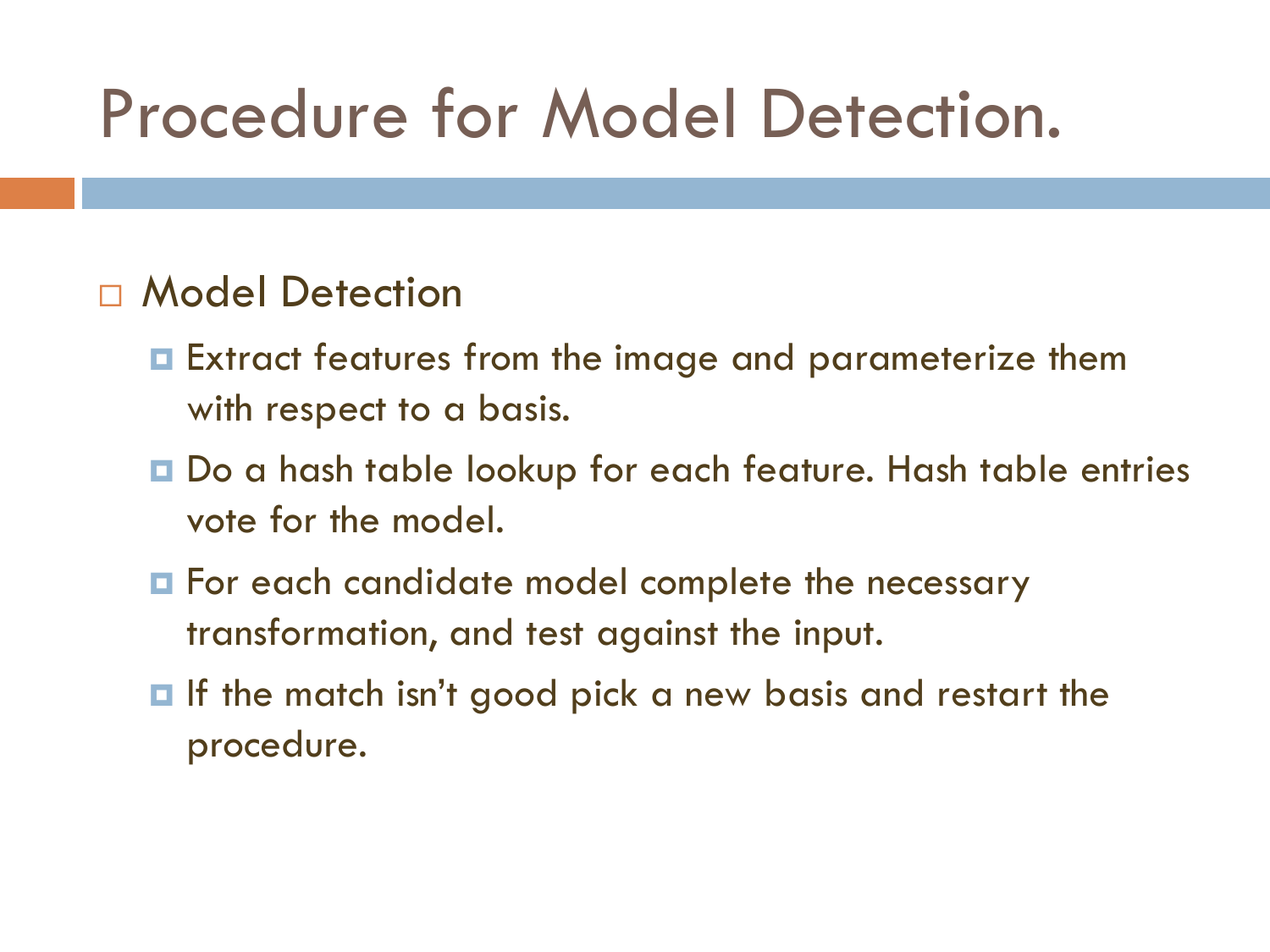#### Feature Extraction



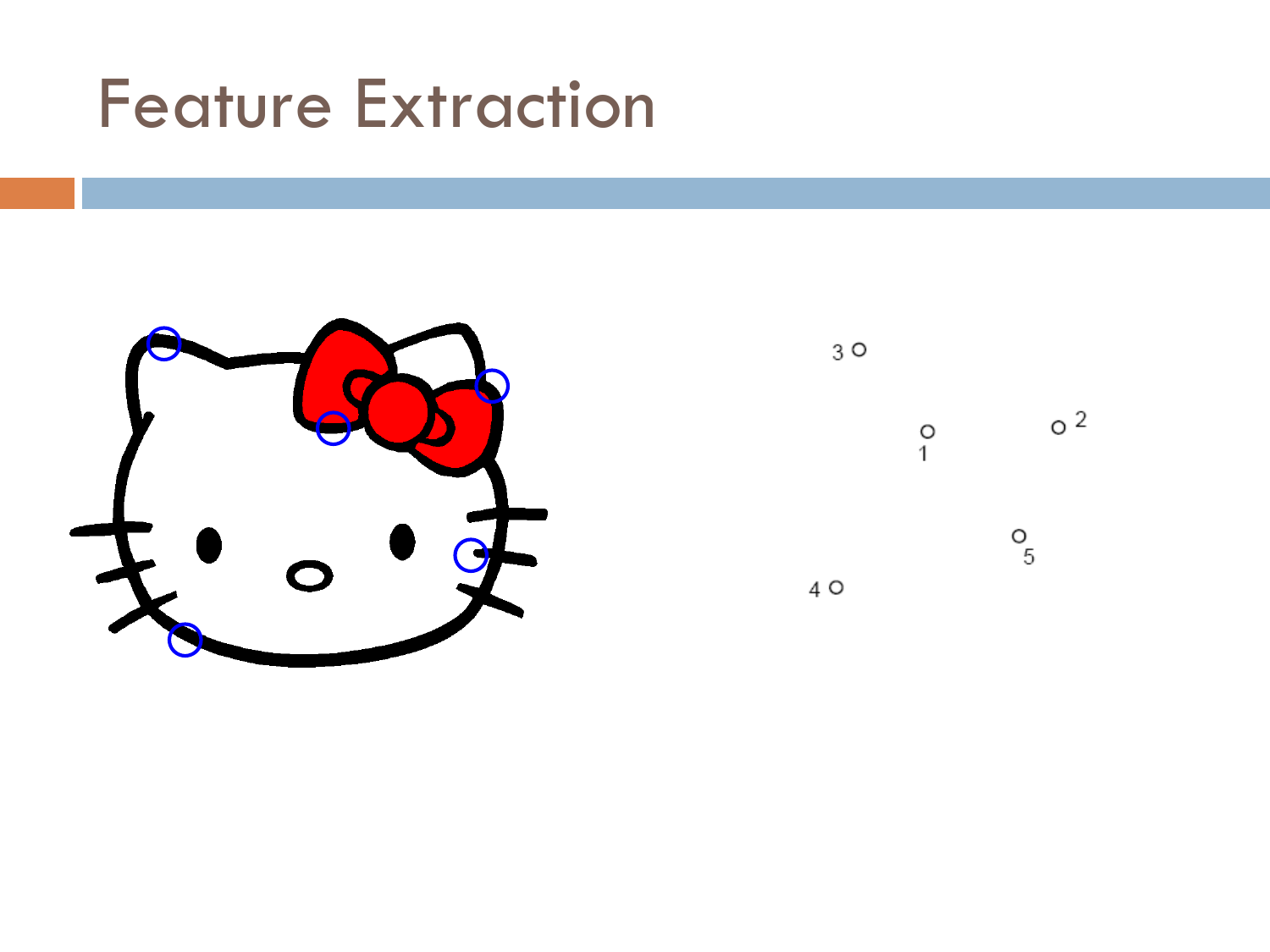#### Scale and Create a Basis

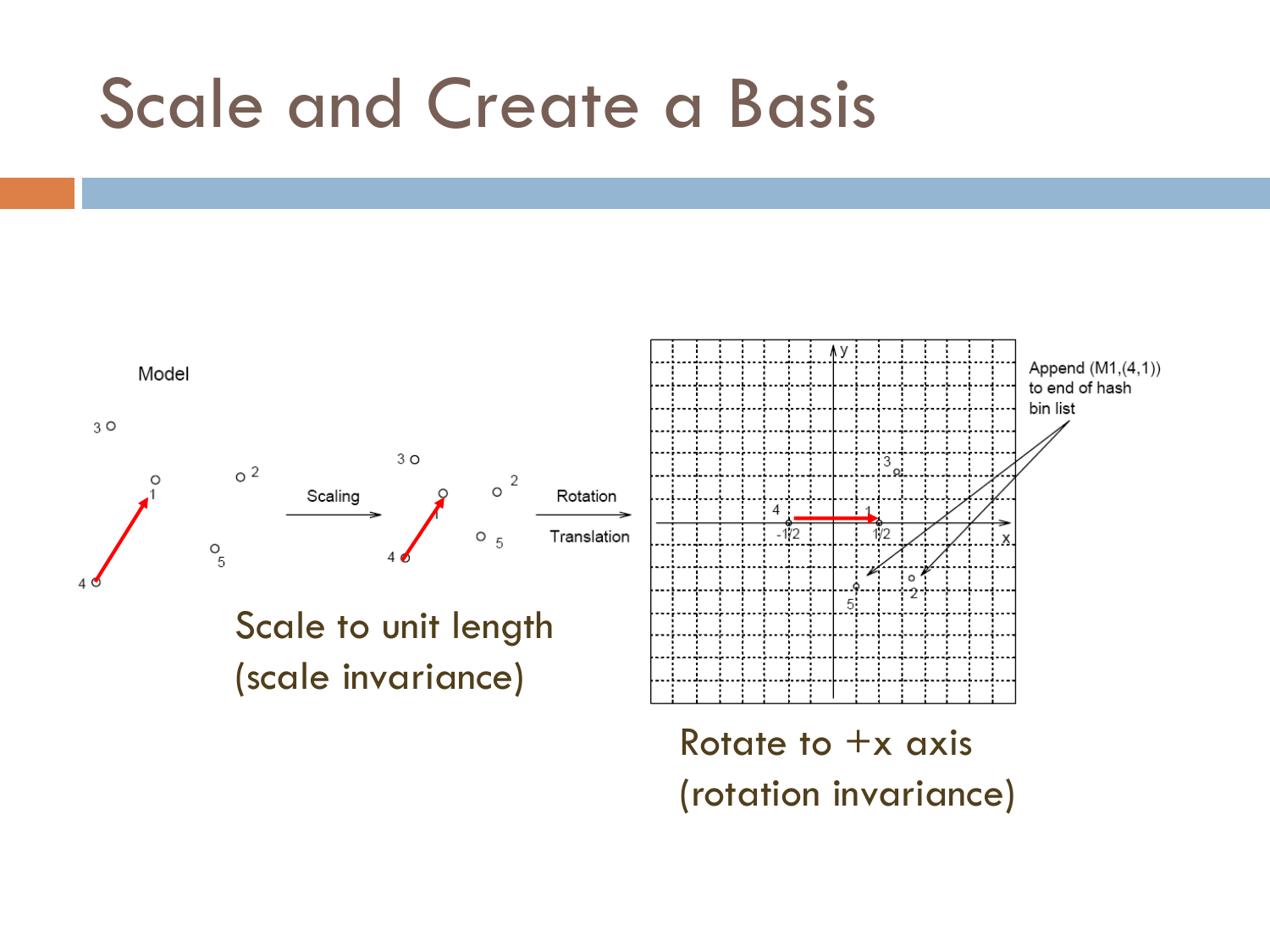#### We also create a 2D hash table



v from –1 to 1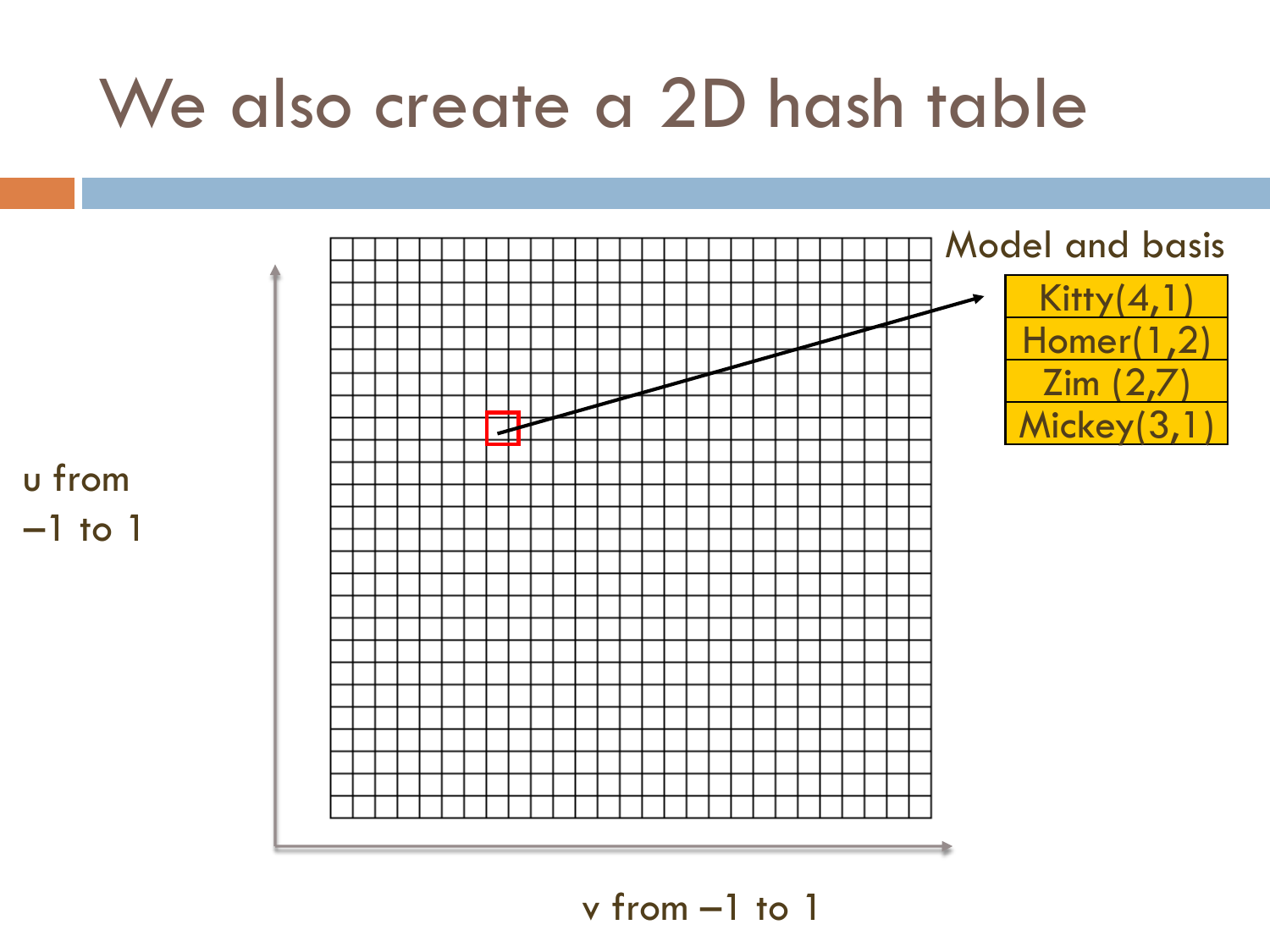#### Now repeat for each basis

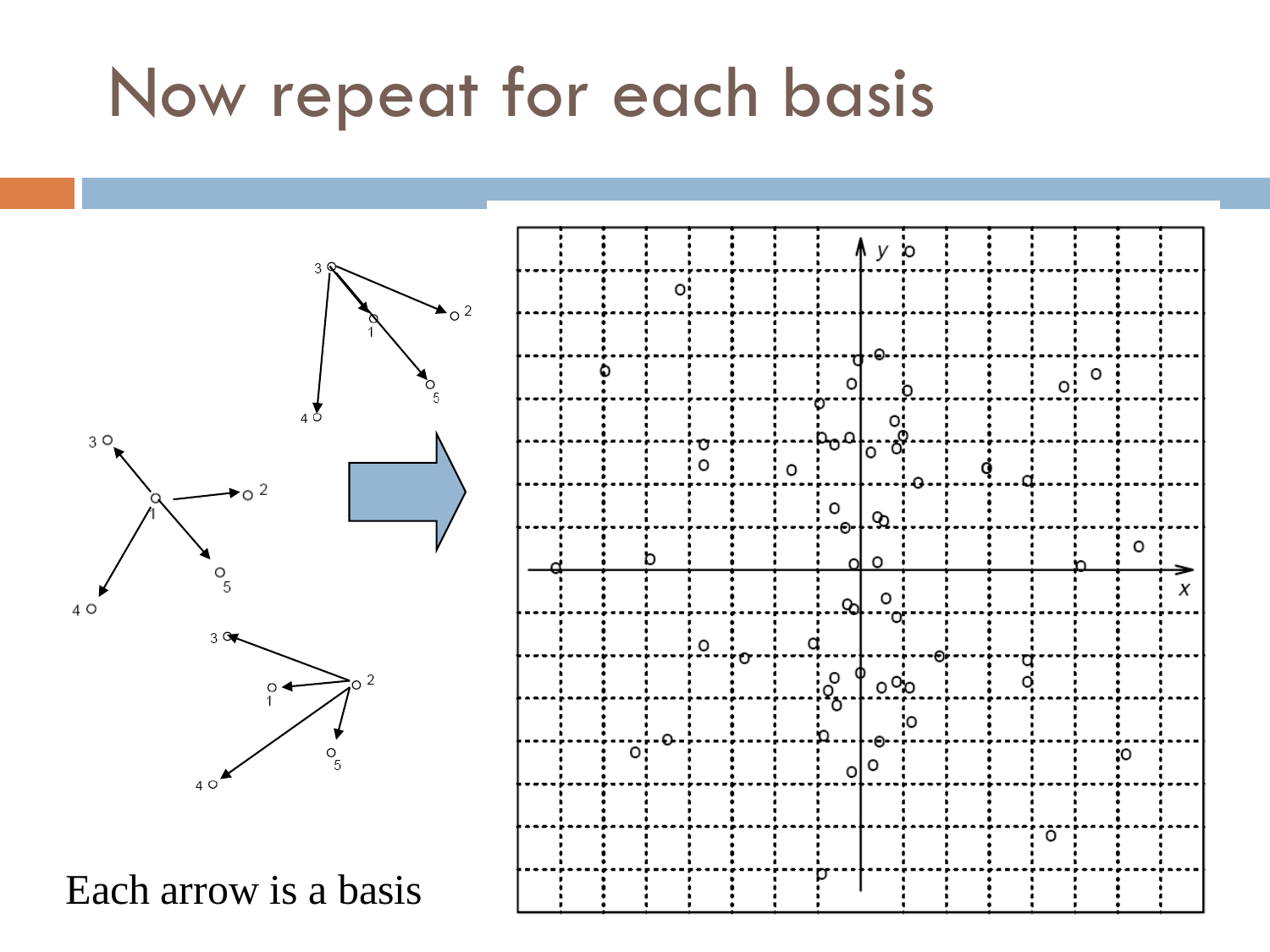## Recognition of Objects



- •Find Features
- •Select Basis
- •Parameterize Features
- •Do hash table lookup
- •Histogram number of matches per model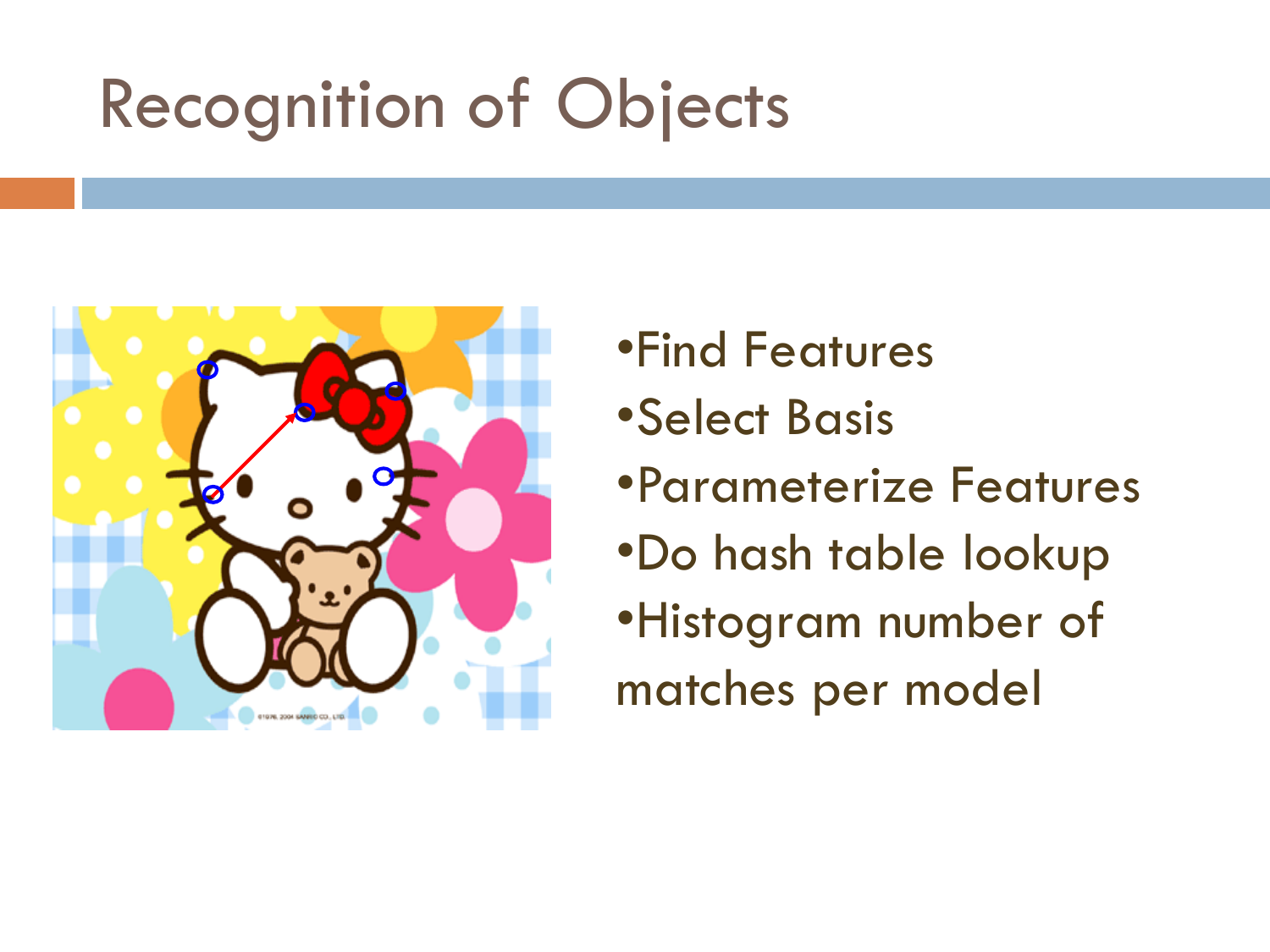## Recognition of Objects

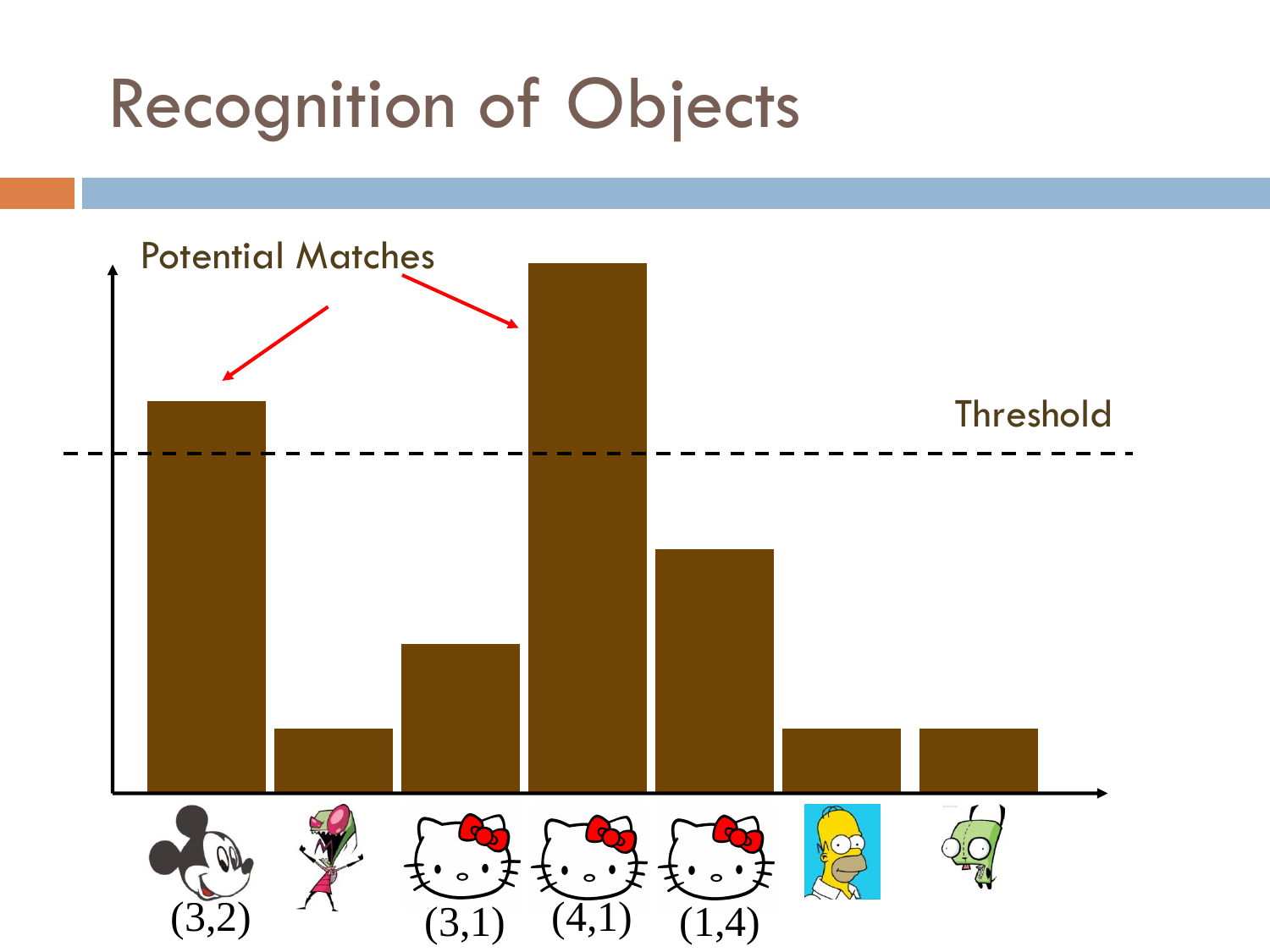### Recognition of Objects



Least Square Transform Recovery (find the rotation, and translation of the basis)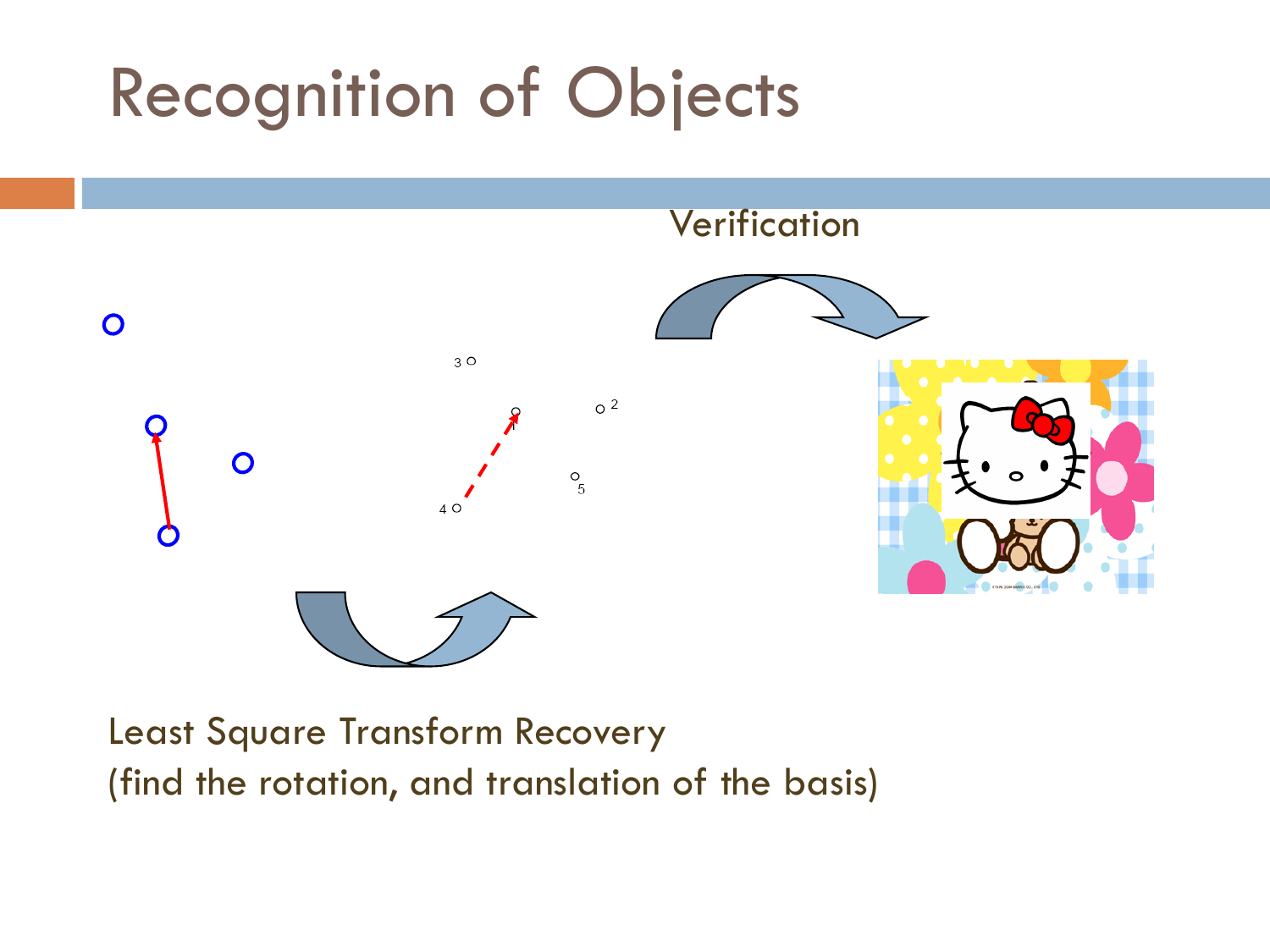| <b>Transformation Recovered:</b>         | What is needed:                        |
|------------------------------------------|----------------------------------------|
| <b>Translation</b>                       | One point centered at origin           |
| <b>Translation &amp; Rotation</b>        | Two points                             |
| <b>Translation, Rotation,</b><br>Scaling | Two points and scale to length of one. |
| <b>Affine Transformation</b>             | <b>Three Points</b>                    |
| <b>Projective Transformation</b>         | <b>Four Points</b>                     |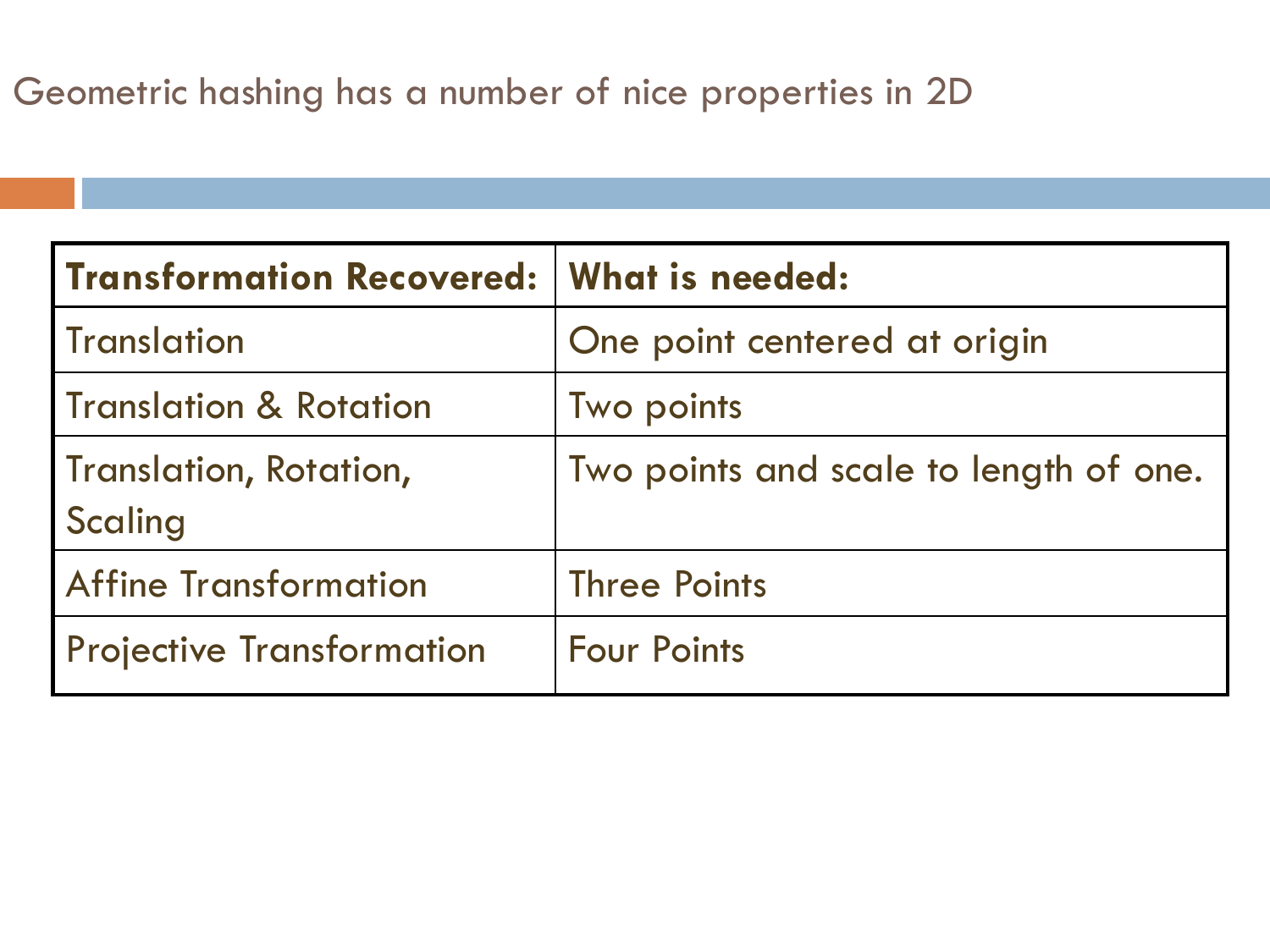## Geometric Hashing also works in 3D

| <b>Transformation</b><br><b>Recovered:</b> | What is needed:                                               |
|--------------------------------------------|---------------------------------------------------------------|
| <b>Translation</b>                         | One point centered at origin                                  |
| <b>Translation &amp; Rotation</b>          | <u>Three points -or- Two non co-linear</u><br>vectors         |
| Translation, Rotation,<br>Scaling          | A line and a point or<br>Two non-collinear non-coplanar lines |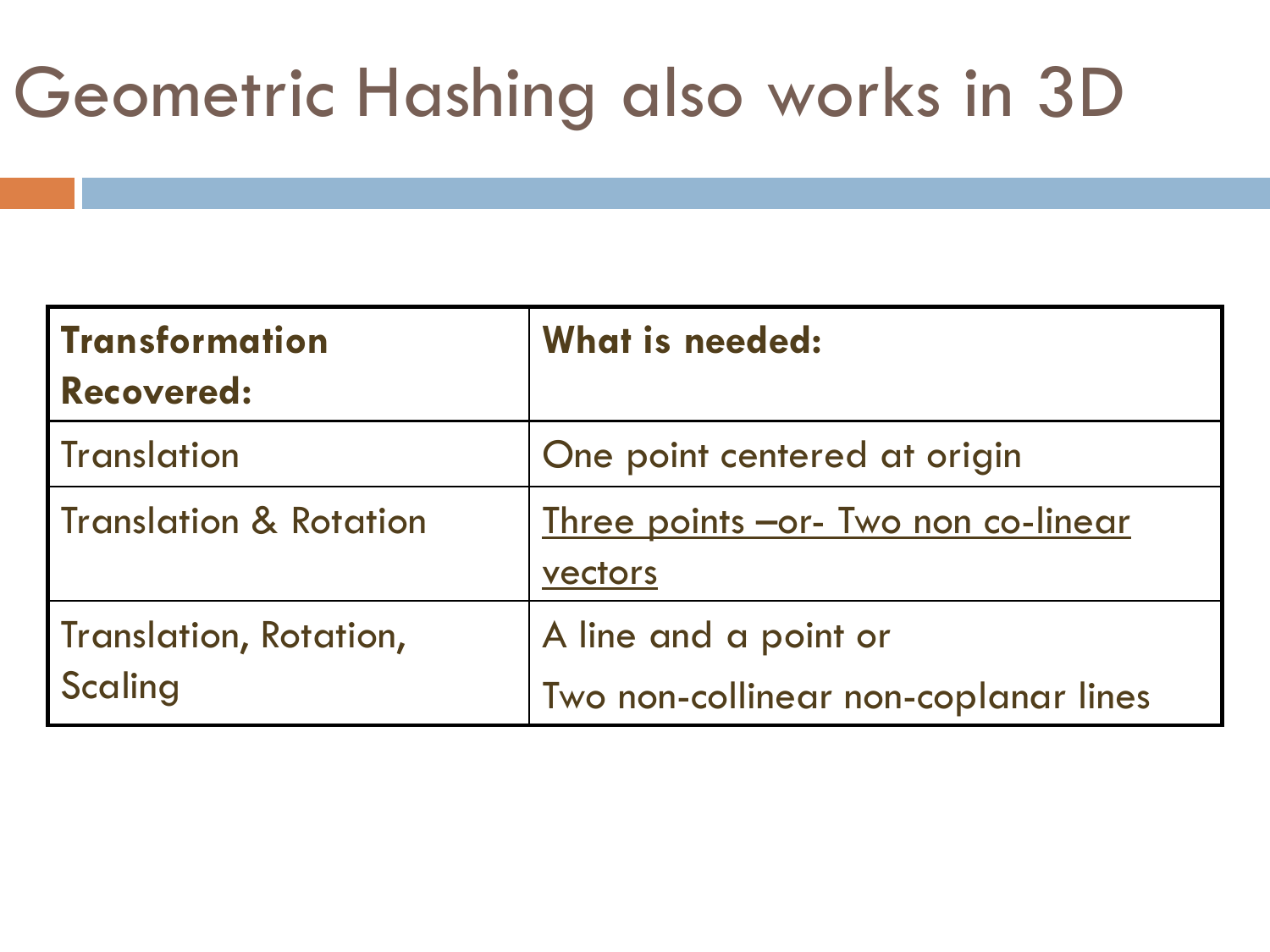## Run time of Geometric Hashing

- $M =$  number of models
- $n =$  number of features per model.
- $c =$  the number of elements in a basis
- $H =$  hash table access time.
- $S =$  number of features in a test image

Computing the hash table runs at  $O(Mn^{c+1})$ Looking up a model in the hash table takes  $O(HS^{c+1})$ 

The run time is not great, but tolerable when H is small as H can vary i.e.  $O(1)$  ≤ H ≤  $O(Mn^{c+1})$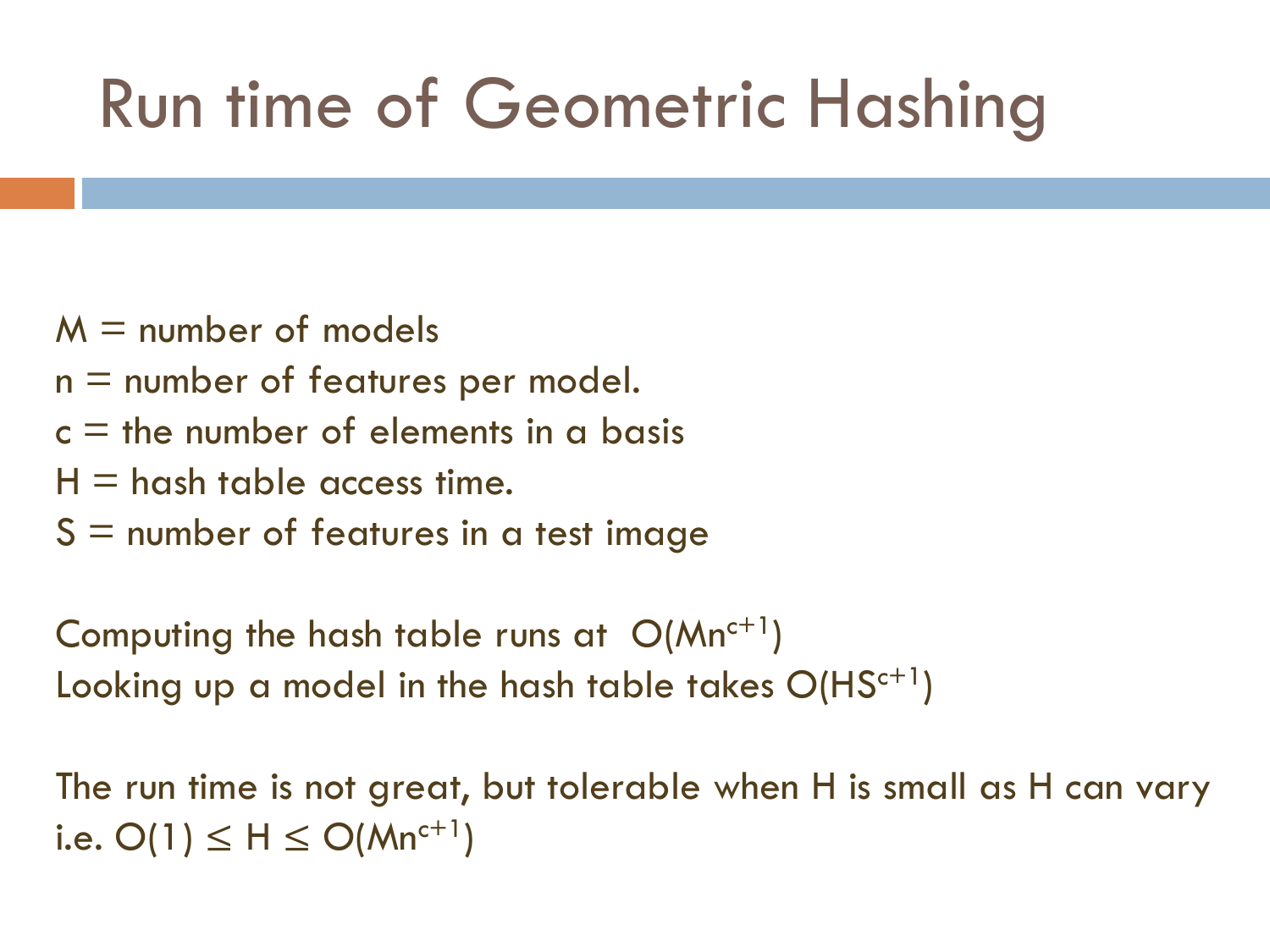## What if we end up with a really bad hash table?

pdf of has entry distribution f(u,v)



$$
\int_{A} f(x(u,v), y(u,v)) f(x_{\mu_1}, y_{\mu_1}) f(x_{\mu_2}, y_{\mu_2})
$$
  

$$
|\mathcal{F}|^{-1} dx_{\mu_1} dx_{\mu_2} dy_{\mu_1} dy_{\mu_2},
$$

Really bad hash table. Worst case performance is horrible!

We can calculate ( $f(u,v)$ ) or model ( $f^*(u,v)$ ) the probability distribution function of the entries of the hash table.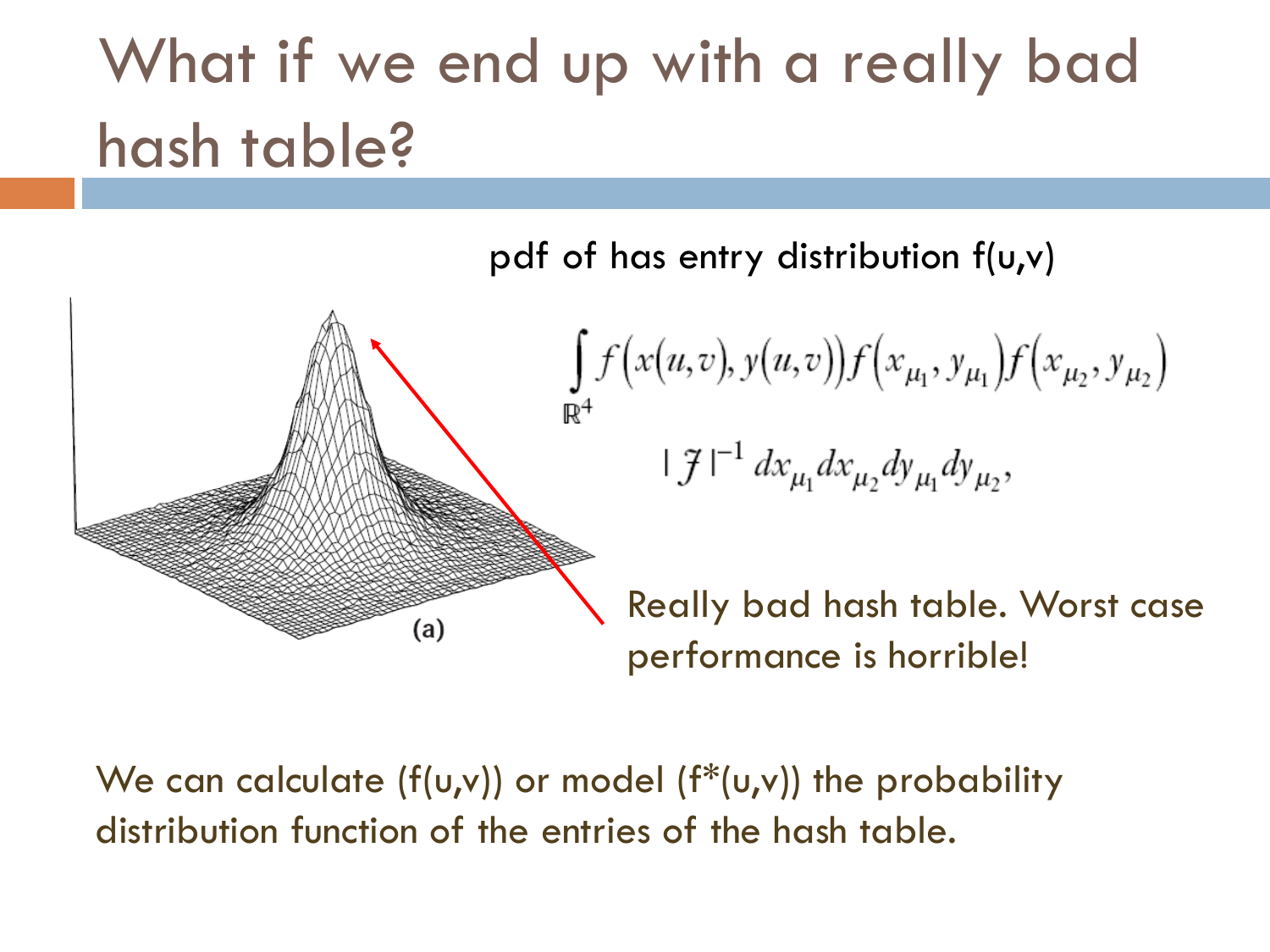## Rehashing a Table



Find a function h(u,v) that can apply to each hash entry to get a nice uniform distribution. This is to say h(u,v) makes f(u,v) or f\*(u,v) into an uniform distribution.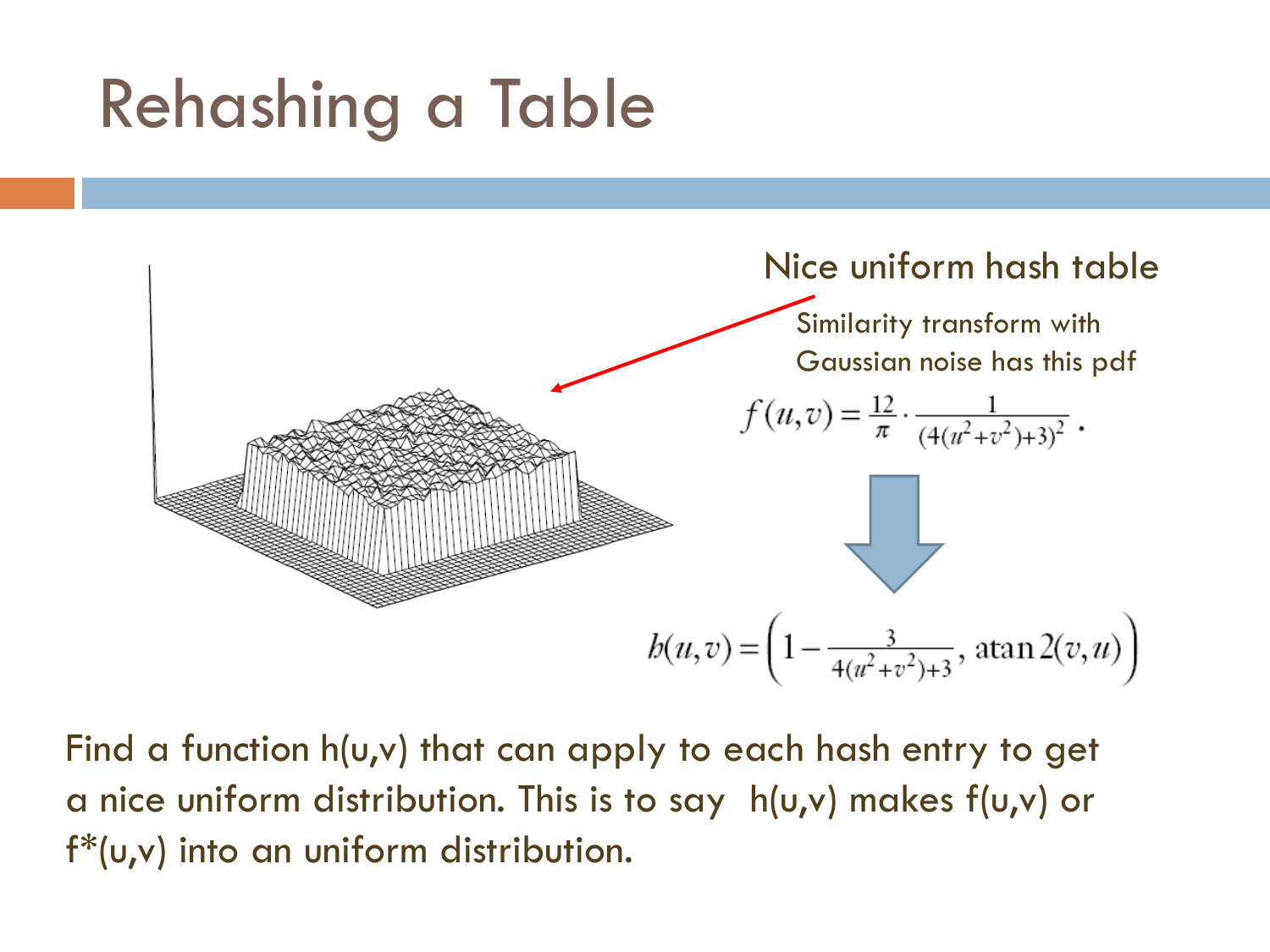## Intuition behind rehashing

Consider a 1D hash table.

We determine f(u) for this table

And find h(u) that does this:

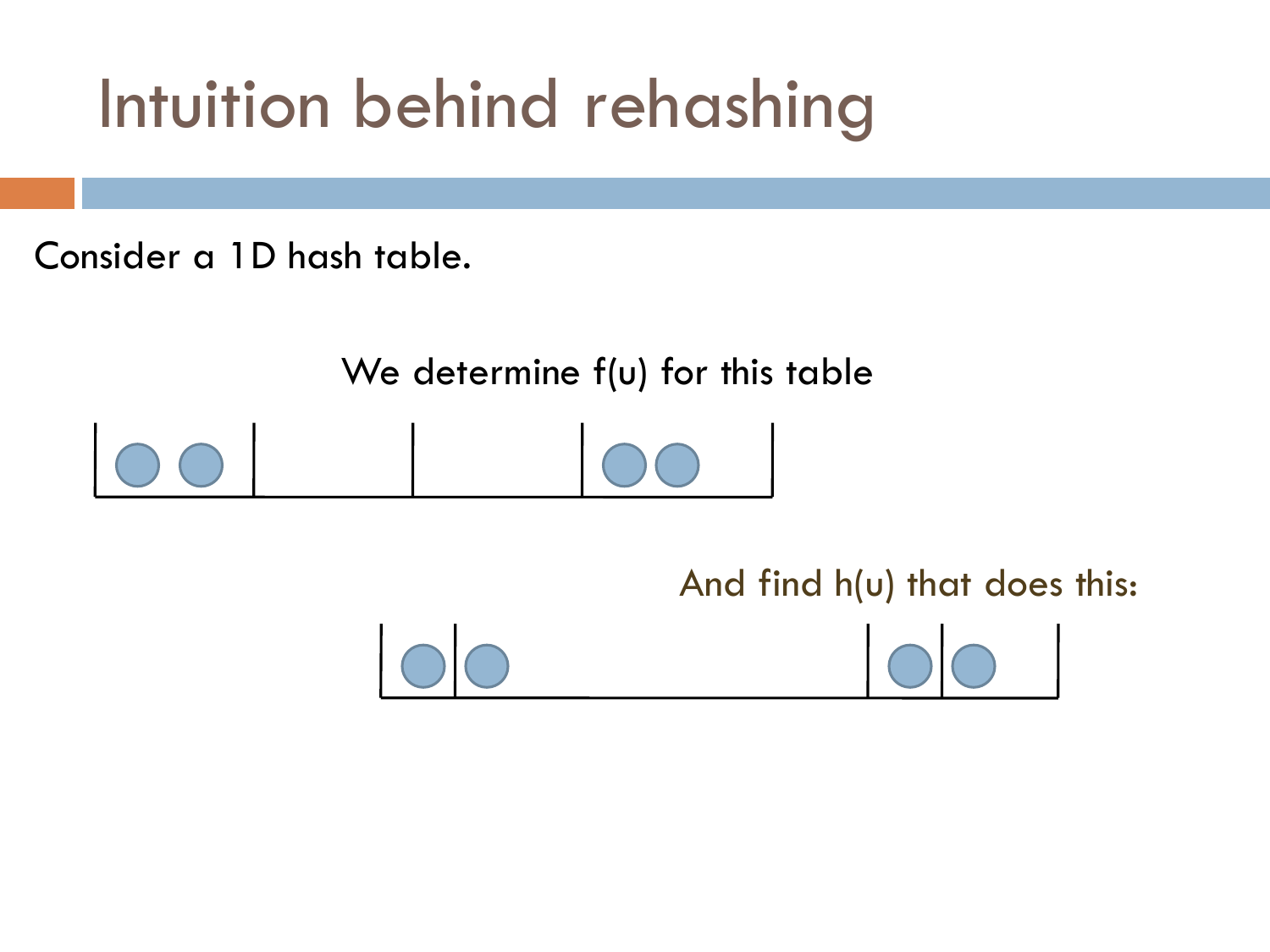## Modeling and Dealing with Noise



Some noise tolerance is built into the hash table by quantization. Bigger bin sizes result in less noise but lower fidelity. One approach is to weight bins in a neighborhood or weighting the votes of each bin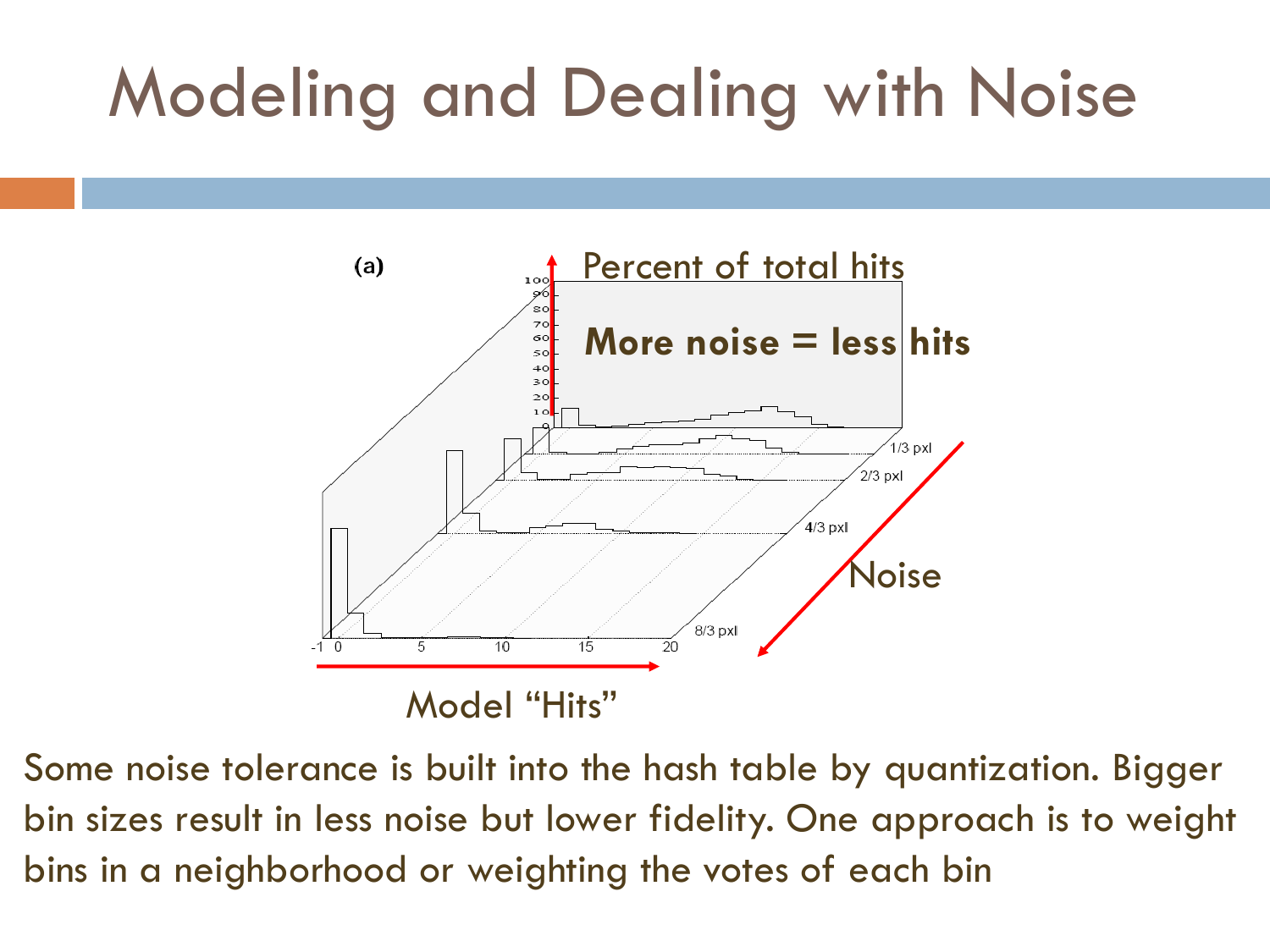#### More about image noise

- 1. The larger the separation of basis points the smaller the effect of noise spread in the hash table. (Noise is proportionally smaller)
- 2. The closer a point is to the center of the basis the smaller the spread of noise in the hash table.
- 3. Short hash table entries contain more information than long ones.